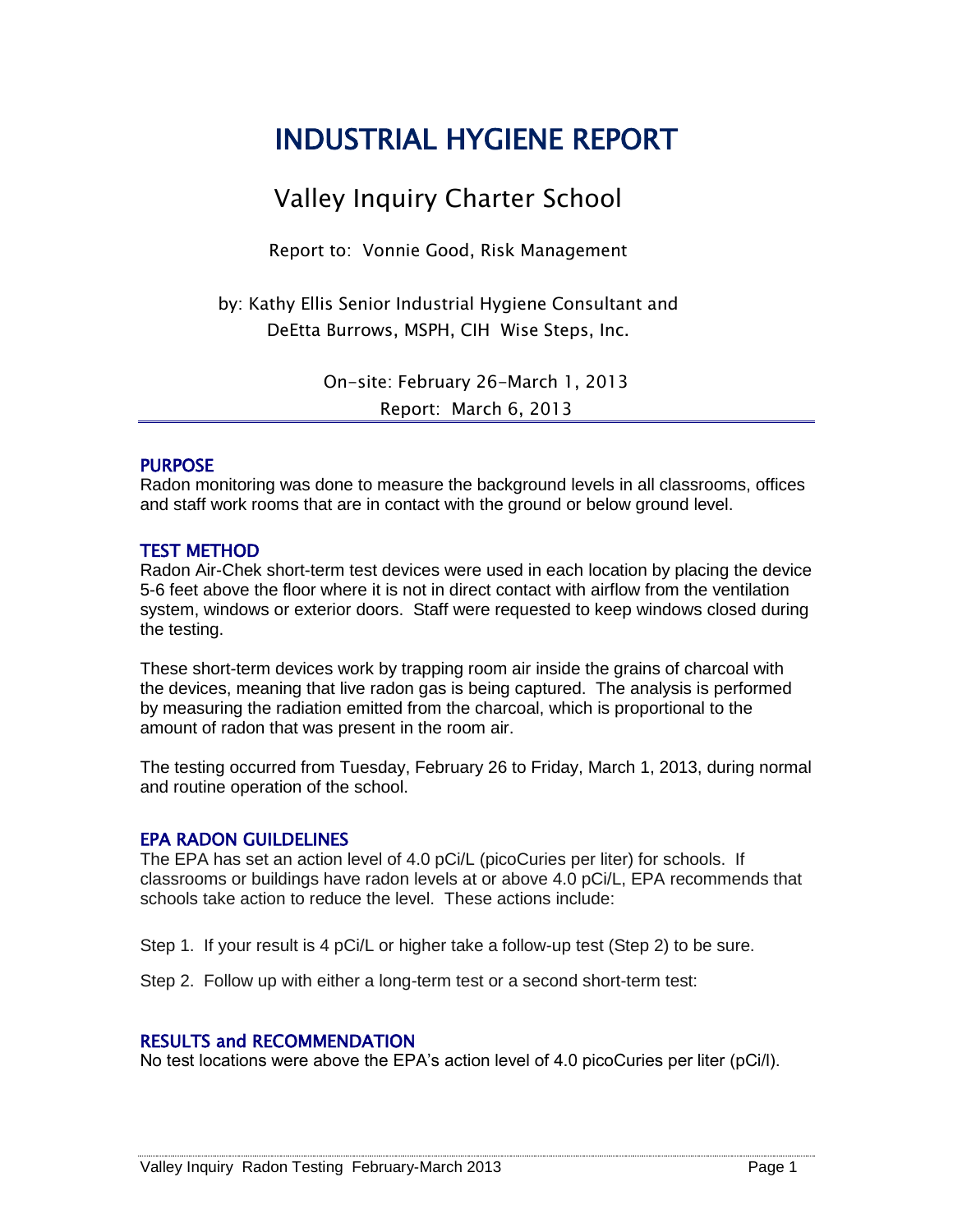#### BACKGROUND ON RADON

Radon is a gas that occurs in nature, seeping up from the earth. It is odorless, colorless and tasteless. Radon comes from the natural breakdown, or radioactive decay, from uranium 238, and produces radon. The half-life of an individual element is relatively short. Within two weeks, about 90% of a given amount of radon gas will be gone. However, the actual health concern is for the radon decay products, called radon progeny, which carry a small static charge that allows their attachment to water vapor, dust and smoke particles in the air.

The Radon progeny can become lodged in the lung tissue when they are inhaled, and it is these particles' further radiation decay that is associated with potential lung cancer effects.

Radon can seep into buildings or schools through cracks in slab floors or porous cinderblock. It can enter around loose-fitting drainage pipes or through sump pumps.

The US EPA has set an action level of 4.0 pCi/L. At or above this level of radon, the EPA recommends that corrective measures should be taken to reduce the exposure to radon gas.

### CONTROL OF RADON LEVELS IN SCHOOLS

The major control mechanism for lowering radon levels within school buildings is use of dilution ventilation. If the amount of outside air delivered into a building increases, the radon levels should decrease.

Sample Data Attached